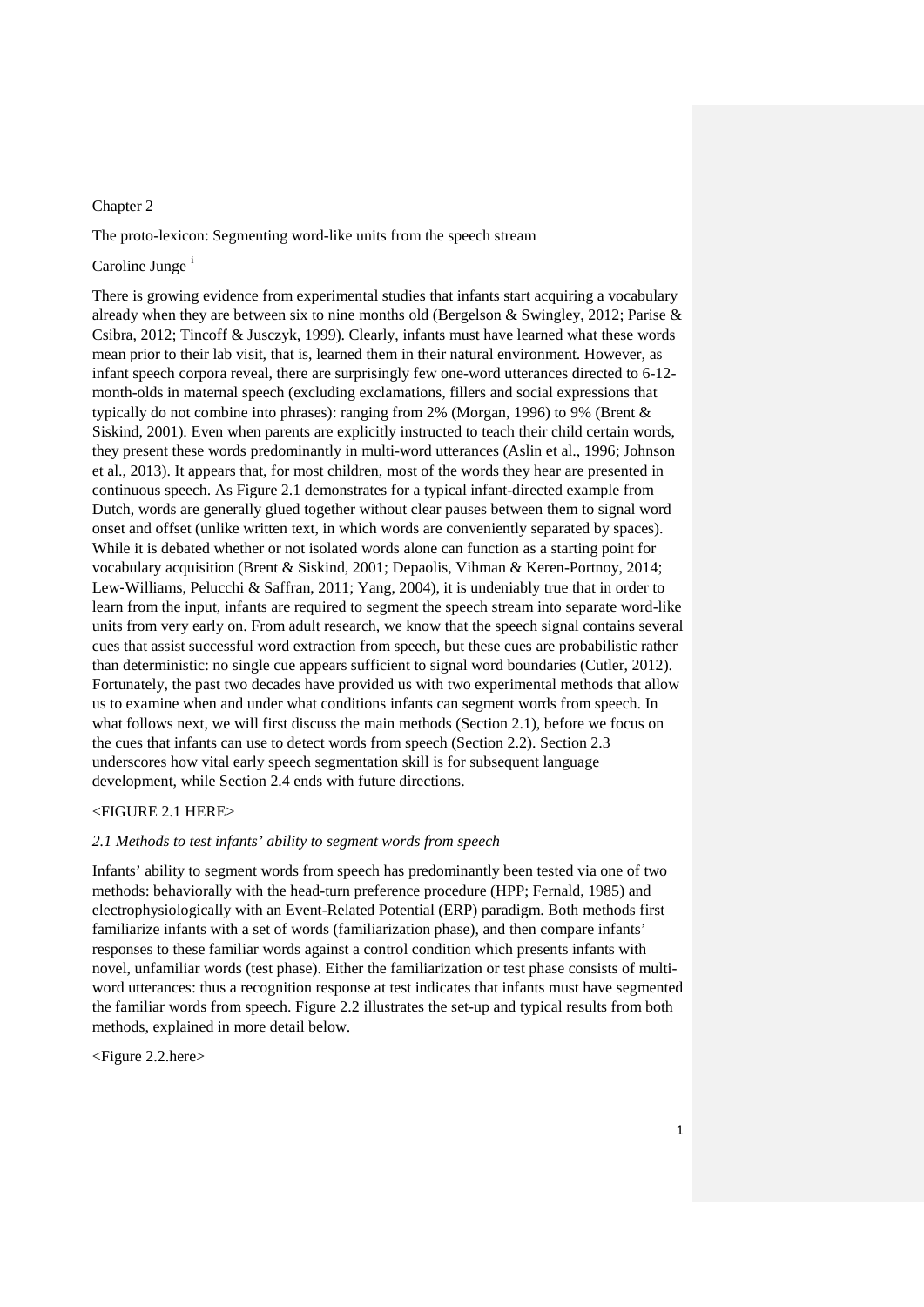The HPP paradigm exploits infants' tendency to look at interesting visual stimuli (Fernald, 1985; see also Jusczyk, 2000; Bergmann et al., 2013). In a typical HPP set-up, infants sit in a three-sided booth with lamps in front of and to each side of the infant, all of which can be made to blink in order to attract the infant's attention (see top left panel of Figure 2.2 for a schematic representation). When one of the side lamps starts to blink, the typical behavior of a child is to turn her head to fixate this light. As soon as the child has turned her head, an auditory stimulus begins to play and continues until completion or when the child looks away. In this way, we can take visual attention as a proxy for auditory attention– by examining how long the infant looks at the blinking light while listening to a particular audio recording – and then compare whether infants prefer one type of audio recording over another. When infants display a preference for one type of auditory stimuli – by looking longer at the blinking light while listening to this stimulus – it is typically interpreted as their having discriminated between the two types of stimuli. Next we illustrate how this paradigm can be used to examine whether infants segment words from fluent speech.

Using this paradigm, Jusczyk and Aslin (1995) were the first to test whether infants could segment words from speech. They presented infants first with multiple tokens of two monosyllabic words in isolation (either *cup* and *dog* or *bike* and *feet*; around 12 tokens per word). At test, infants listened to four six-sentence passages: half of the passages contained familiarized target words, and the other passages the unfamiliar novel target words. Infants who were 7.5-months old (but not six-months-olds) listened longer to passages containing familiarized words ('familiarity preference'; see Figure 2.2). This familiarity preference holds when infants were familiarized with words embedded in passages and tested with isolated words. Infants further appear to store words in phonetic detail: at test, they did not display any preference for words that differ in only one phoneme from the target words (e.g., familiarized with *tup* and tested with *cup*-passages). To summarize, this study was the first to show that infants can match words presented in isolation with those embedded in a speech stream, thus demonstrating that infants can segment words from speech.

The seminal study of Jusczyk and Aslin (1995) ignited other studies to examine when and under which circumstances infants can detect words embedded in a speech stream (discussed in next section). Note that not all studies reported a preference for familiar words, however. As the top right panel in Figure 2.2 shows, the direction of the preference seems to hinge on the type of the stimuli used. While most studies using natural language stimuli report a familiarity preference, studies using artificial languages typically report a novelty preference (i.e., infants prefer the novel stimuli over the familiar words; see e.g., Saffran, Aslin & Newport, 1996). Artificial languages usually contain no real words from the child's language, and are created in such a way that there is only one cue in continuous speech that signal word onset (see further Section 2.2). It is possible that the direction of the preference is driven by the type of stimuli, or by the perceived difficulty of the task (Pelucchi, Hay  $\&$  Saffran, 2009a; Thiessen, Hill & Saffran, 2005). Nevertheless, while the stimulus characteristics that infants base their preference remain unclear (e.g., Houston-Price & Nakai, 2004), any preference – regardless of a novelty or a familiarity preference – signals infants' ability to detect recurrent word-like units in speech. Note that HPP is not the only possible paradigm to measure infants' listening preferences: to investigate infants' speech segmentation ability, one could also use a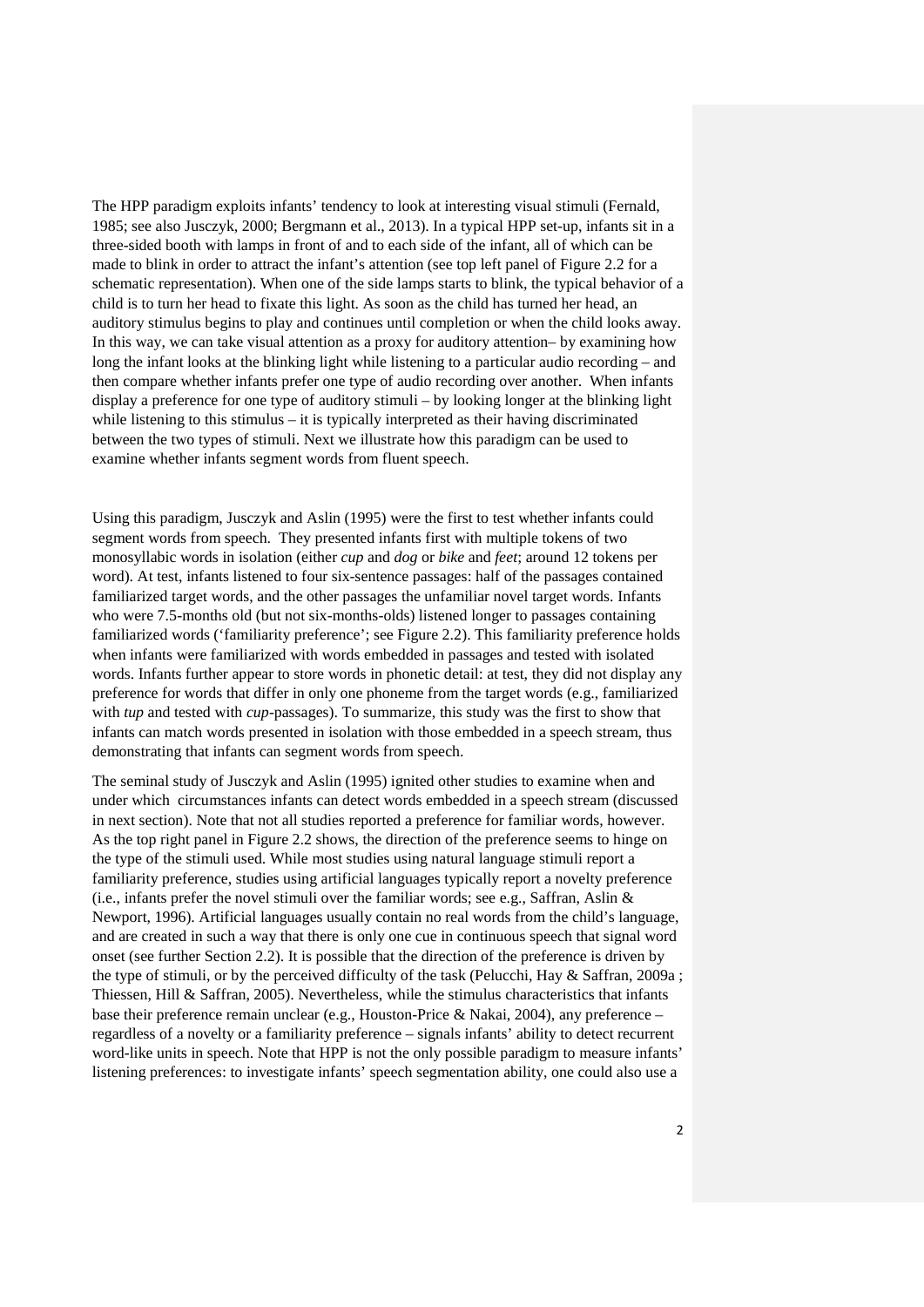central-fixation procedure (Altvater-Mackensen & Mani, 2013; Ngon et al., 2013), which allows the possibility for future eye-tracker compatible designs.

Another method to test speech segmentation skill is to measure ERPs while infants are listening to speech. Unlike HPP, this method requires infants only to recognize familiarized words while they are passively listening to input: it does not require any behavioral change or preference. While children listen to speech and their EEG is recorded, they can be simultaneously entertained by showing interesting silent visual stimuli not time-locked to the auditory signal, such as a silent video, a puppet theatre, or toys (See lower left panel in Figure 2.2). Offline, one can derive the ERPs – reflecting the brain responses shared across similar events - by averaging over multiple EEG-epochs, all of which are time-locked to the same kind of event, which is in this case, the onset of familiarized vs. matched control words. Note that ERP studies need to present more test trials than is typical in behavioral research: to obtain meaningful ERPs it is common that infants contribute at least 10 artifact-free epochs (trials) per condition. In fact, infant ERP experiments usually comprise 3-4 times as many trials as are minimally required; the majority of trials will be discarded because they contain movement artifacts, which obscure event-related potentials associated with cognitive events such as recognition.

The ERP-paradigm offers the advantage that it allows for an on-line index of word recognition: by comparing the time course of ERPs time-locked to onset of familiarized words versus novel words one can observe whether and when in time the infant brain recognizes familiar words. The first study to create an electrophysiological analog of the familiarizationand-test HPP was Kooijman, Hagoort and Cutler (2005): they presented Dutch 10-month-old infants with blocks of ten isolated word tokens (familiarization phase) followed by 8 sentences, half containing the familiarized word, and half containing matched novel words. There were up to 20 familiarization-and-test blocks, each contrasting different familiarized and unfamiliar words. In this way, the authors could include more test trials in the experiment, while maintaining the amount of familiarization per word comparable to HPP studies. By comparing ERPs time-locked to familiar words with those time-locked to novel words - both embedded in speech-, we see that they diverge around 350 ms up to 500 ms from word onset, with ERPs to familiar words being more negative in amplitude than novel words (see Figure 2.2). The timing of this word repetition effect, also known as the N200-500, shows that infants are swift in initiating a recognition response even before the word has ended.

However, as with the HPP, we see differences across studies. Compare the two ERP figures in Figure 2.II (note that negative voltage is here plotted upwards): relative to unfamiliar words, familiar words elicited a negativity in 10-month-olds, while it elicited a positivity in 7-m-olds with exactly the same paradigm (Kooijman et al., 2013). Indeed, most studies report a negativity as a word recognition effect in infants of nine months old or older (French infants: Goyet et al., 2010; German infants: Männel & Friederici, 2013), while other studies testing younger infants with a similar set-up report a positivity (i.e., familiar words are more positive than unfamiliar words; German 6-month-olds: Männel & Friederici, 2013). Although it is likely that this polarity change signals age-related changes, brain maturation alone cannot explain this shift: some infants within the same recording session show negative word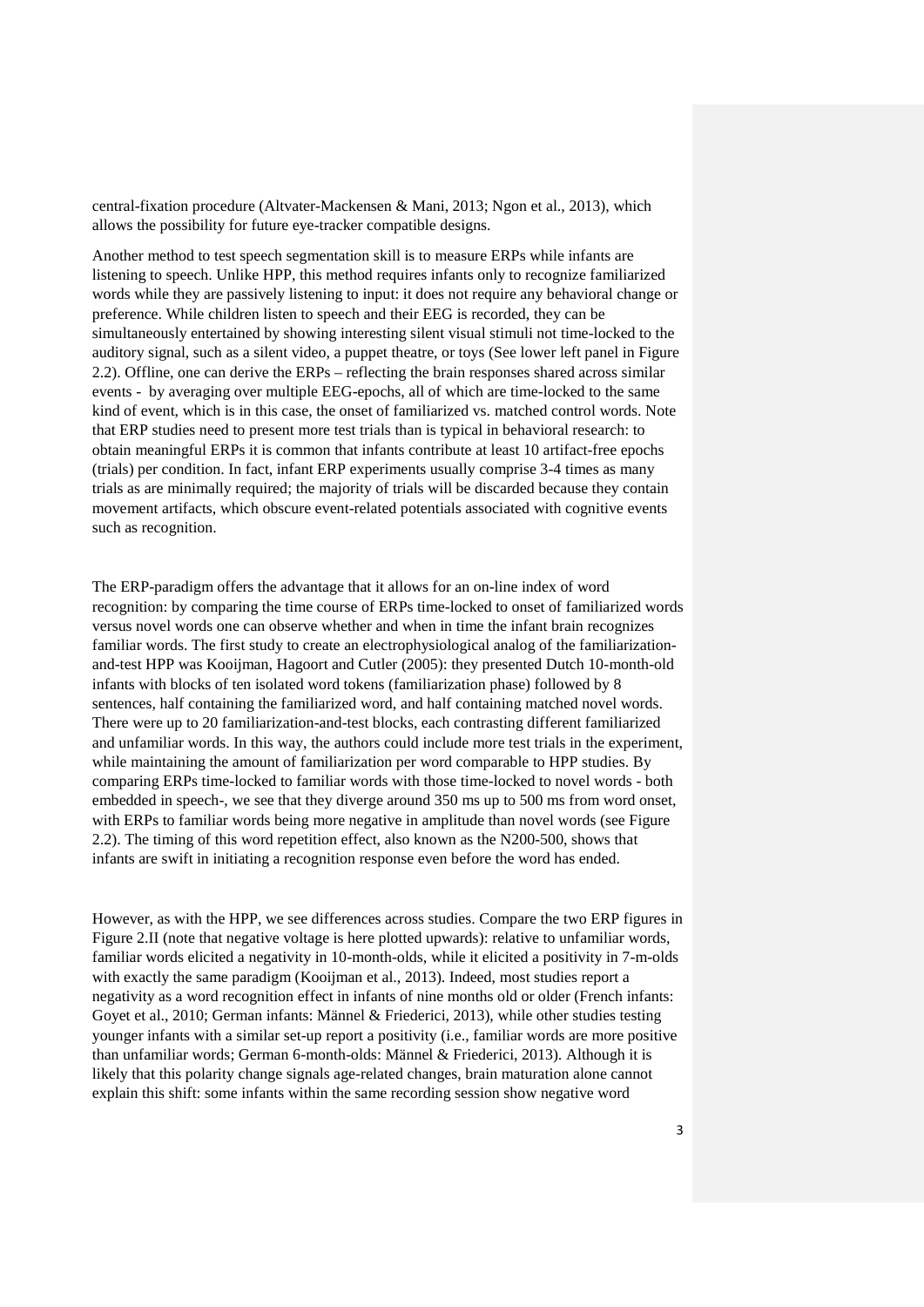recognition effects during familiarization of single words, yet showing a less-mature positive word recognition effect when words are embedded in speech (Kooijman et al., 2013). What does such a shift then imply? One possibility is that a shift in polarity from positive to negative amplitude reflects a change from immature acoustic processing to more mature linguistic processing of the speech signal, and is thus indicative of how words are recognized (Kooijman et al., 2013). Similar explanations for shifts in polarity have also been reported infants' phoneme processing (Garcia-Sierra et al., 2011). Another possibility stems from contrasting the ERP-paradigm with the HPP-paradigm. Recall that the word recognition effect with negative amplitude is present in infants from around nine months – which is around the same age that behavioral studies on speech segmentation report familiarity preferences, i.e., that infants prefer listening to familiar words relative to novel control words. It is therefore also possible that the more mature word recognition effect (increased negativity to familiar words) not only reflects infants' ability to recognize words, but simultaneously also their preference for these words.

To summarize, the literature presents both behavioral and electrophysiological evidence that infants can segment words from speech. Both paradigms require infants to give a differential response to familiar and unfamiliar words. In both paradigms, it is interesting to see that there are two distinct types of responses (i.e. HPP: familiarity vs. novelty preference, ERP: negative vs. positive recognition components around 200-500 ms). Of course, any differential response - regardless of its direction - shows that infants can segment speech in this experiment. Although the interpretation of each switch in one direction is far from clear, comparison across studies show that the direction of the responses is generally consistent across studies when grouped by age or stimulus-type, allowing us to sketch a developmental picture of how speech segmentation ability matures, which is the focus of the next paragraph.

#### *2.2 How can infants extract words from speech?*

Although recognition of a word is obviously facilitated when (one of its) boundaries are clearly demarcated with silence, as is the case with isolated words (e.g., Brent & Siskind, 2001; Junge, Kooijman et al., 2012) or with words at phrase boundaries (Seidl & Johnson, 2006), infants still need to segment a large proportion of words from continuous speech. Natural languages generally contain a variety of cues to mark word onset in speech, with multiple cues often (but not always) signalling the same word boundary. However, no single cue appears to be fool proof (Cutler, 2012). For instance, one possible cue would be to use the offset of a known word as an anchor to predict the onset of the next word (Bortfeld et al., 2005) but sometimes this known word is part of a larger word (e.g., 'bed' in 'embedded'), which could lead to this cue misleading infants to wrongly segment the speech stream. Adult listeners can draw from a full array of cues, but they value these including cues hierarchically, favouring top-down (i.e., lexical and semantic-contextual) cues over bottom-up cues like coarticulation, phonotactic and prosodic cues (Mattys, White & Melhorn, 2005).

How do infants learn which cues are useful in extracting word-like units from speech? And how do they derive what word-like units are in the first place? Arguably, words in isolation provide infants with a basis for learning what word-like units are like (Altvater-Mackensen &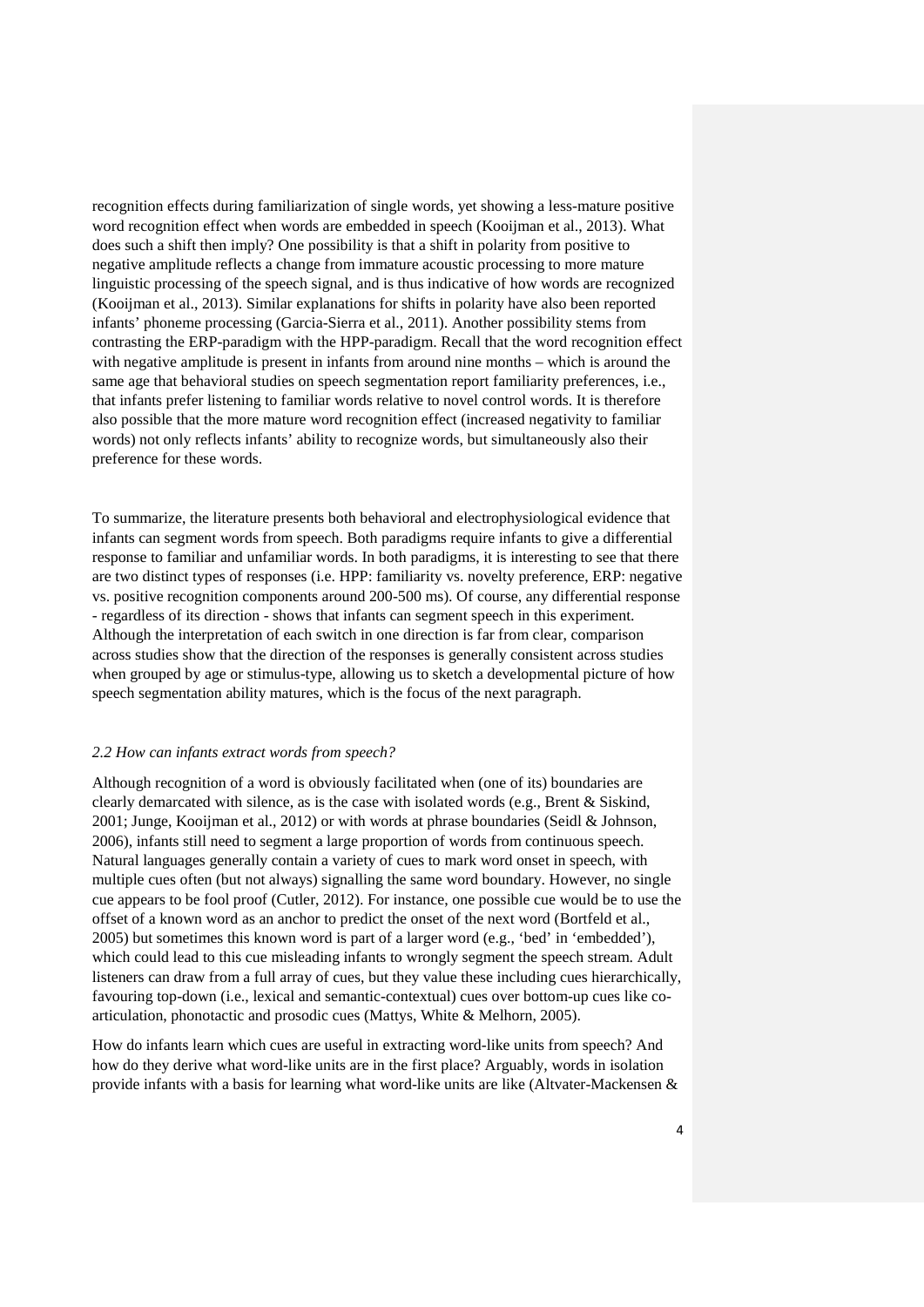Mani, 2013; Lew‐Williams et al., 2011). Furthermore, infants can use lexical cues to segment words from speech, e.g., use the offset of a known word as an anchor to predict the onset of the next word (Bortfeld et al., 2005; Shi & Lepage, 2008). However, their lexicon is too small to make this cue very viable. Hence, it appears that, in contrast to adults, infants must predominantly rely on bottom-up cues.

One of the bottom-up cues that infants can use is tracking the probability of one syllable following another in the child's language input (Saffran et al., 1996; Thiessen & Erickson, 2012). If the transitional probability (TP) between syllables is high, this would suggest that they tend to co-occur and form a cluster (i.e., a word). In contrast, when the TP is low, this would suggest that these syllables do not belong together, i.e., are (parts of) different words. Saffran, Aslin and Newport (1996) were the first to demonstrate that eight-month-olds can use this statistical cue to extract word-like units from an artificial two-minute language stream made up of concatenations of four trisyllabic words. Each syllable was distinct and the only cue to signal word boundaries was the TP between syllables: for consecutive syllables within a word the TP was always 1, whereas for consecutive syllables across words it was .33. Following familiarization with this two-minute language stream, infants listened longer to part-words presented in isolation (consisting of novel concatenations of the syllables) relative to words, which suggests that eight-month-olds were able to use the transitional probabilities of the syllables in the stream to distinguish the "words" they had been presented with from the novel concatenations.

Arguably, such an artificial language stream poorly reflects the rich natural input that infants hear in the real world (Johnson & Tyler, 2010), but other studies provide evidence that this learning mechanism is sufficiently robust to support word segmentation in daily life. First, infants readily treat such words from an artificial stream as possible words (Saffran, 2001; Graf Estes et al., 2007). Second, when TP is the only possible cue in passages taken from a natural unfamiliar language (that has more syllable variation than the artificial language stream), infants also extract words from such familiarization (Pelucchi et al., 2009a; Pelucchi, Hay & Saffran, 2009b). Crucially, infants can distinguish between frequent and infrequent syllable combinations in their native language (Ngon et al., 2013). Electrophysiological evidence suggests that even neonates can already recognize words based on their TPs (Kudo et al., 2011). Taken together, these results suggest that infants are able to pull out word-like units from fluent speech by relying on the TPs between syllables in the speech stream. In fact, Thiessen and colleagues note that tracking regularities, such as TPs between syllables, can be useful in two ways: first, it yields extra information about possible words in addition to the isolated words in a child's input ('conditional statistics'); second, from this set of words one can extract language-specific regularities, such as phonotactics and prosodic regularities ('distributional statistics'), which in turn form additional cues to segment words from speech (Thiessen & Erickson, 2012; Thiessen, Kronstein & Hufnagle, 2013).

Indeed, infants appear to use language-specific bottom-up cues to word onset at a later age than domain-general cues, with different cues following different trajectories. For (American-English) infants, word stress is the first language-specific cue that infants show sensitivity to (Curtin, Mintz & Christiansen, 2005; Jusczyk, Houston & Newsome, 1999). That is, infants can use the stressed syllable to signal the onset of a word in stress-based languages like English (but not in syllable-based languages like French), where most words receive stress on their first syllable (Cutler & Carter, 1987). When American-English infants are 7.5 months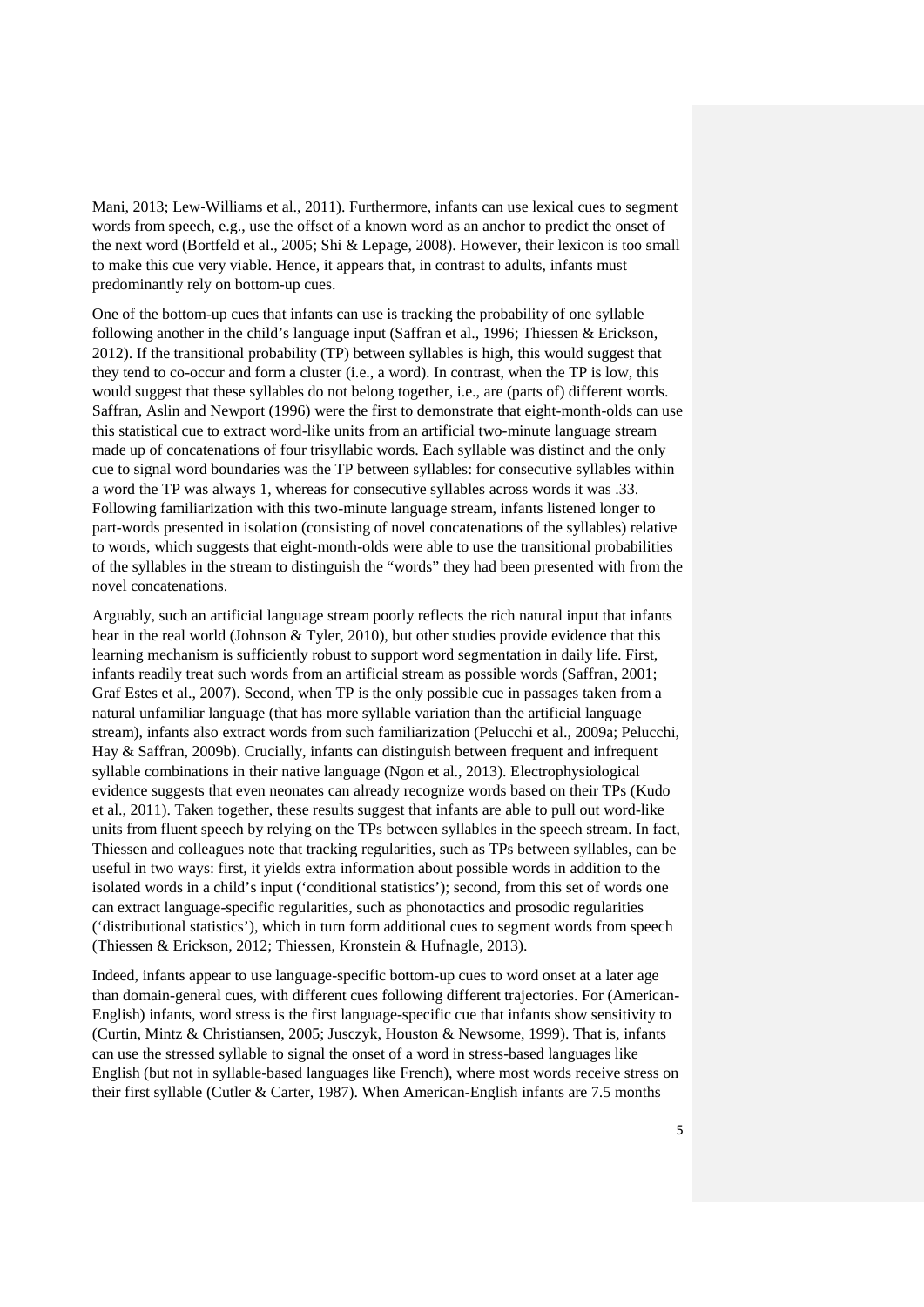old, they correctly segment strong-weak words like *hamlet* and *doctor* from speech, but only segment the strong syllable (*tar)* of a weak-strong word such as *guitar* (Jusczyk et al., 1999; see also Kooijman et al., 2009, for Dutch). In contrast, infants acquiring a language without lexical stress do not readily use such a strategy (Nazzi et al., 2006, 2014; Polka & Sundara, 2012). Furthermore, cross-linguistic differences even emerge for infants acquiring similar languages: Dutch infants are delayed in extracting strong-weak words from speech compared to American infants, presumably because the difference between stressed and unstressed syllables is less transparent in Dutch (Houston et al., 2000).

Albeit at a slightly older age (from nine months onwards), infants further show sensitivity to the segmental properties of their native language to segment speech: e.g., phonotactics (Gonzalez-Gomez & Nazzi, 2013; Johnson et al., 2003; Mattys & Jusczyk, 2001a); coarticulations (Curtin, Mintz & Byrd, 2001; Johnson & Jusczyk, 2001); and allophones (Mattys & Jusczyk, 2001b). Although this evidence usually comes from studies demonstrating that older infants can use these cues to segment speech (and not that younger infants cannot use these cues), the pattern of results reported suggests that infants learn to use suprasegmental cues to the service of speech segmentation before segmental cues. However, most of what we know comes from American-English infants listening to stimuli in their native language. It is unclear whether similar trajectories also hold for other languages, or whether this is due to suprasegmental markers such as stress being more transparent relative to other segmental cues in English (but not in other languages; for a related discussion see Johnson, 2012). The limited evidence available suggests that languages do, indeed, differ in the developmental timeline of such language-specific speech segmentation cues (e.g., Van Kampen et al., 2007).

Clearly, infants gradually learn which cues are advantageous to segmentation of fluent speech in their language. When these cues work in concord, speech segmentation is facilitated (e.g., Mersad & Nazzi, 2012; Thiessen et al., 2005). What happens, however, when these cues conflict with one another? Do infants weigh each of these cues equally, or do they rely on some cues more than others? The limited studies on conflicting cues in word segmentation suggest that infants, like adults, weigh cues hierarchically, but across development, they vary the cues they increasingly rely on: initially, infants rely more on transitional probability cues (Thiessen & Saffran, 2003), but when infants are eight months old, they weigh languagespecific cues more heavily (Hay & Saffran, 2012; Johnson & Jusczyk, 2001; Thiessen & Saffran 2003). Note that this shift emerges around the same time as when infants are said to be tuning into their native language (that is, show decreased sensitivity to non-native speech contrasts; Kuhl, 2004). Thus, it appears that, with increased exposure to their native language, infants become more native-like in their phonetic reorganization as well as in their ability to segment words from speech.

While most (HPP) studies examining infant speech segmentation ability manipulated the availability of speech segmentation cues, other (ERP) studies focused on how frequent infants should hear a word to elicit a recognition response. Because ERPs reflect an on-line manifestation of word recognition, this method allowed researchers to manipulate both the amount and type of familiarization required for word recognition. When both familiarization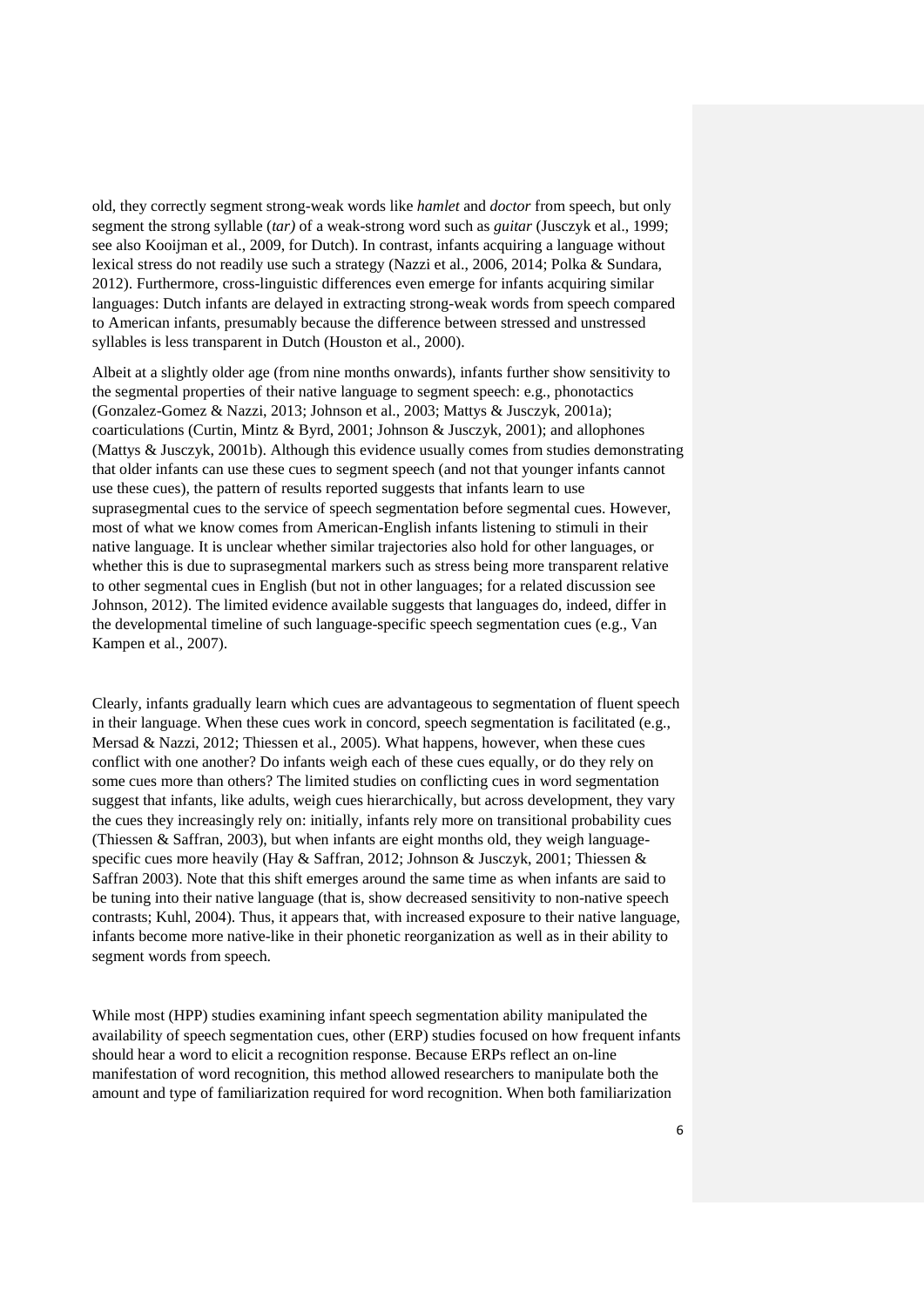and test comprise continuous speech, Dutch 10-month-olds overall show a gradual recognition effect within eight tokens, i.e. the N200-500 gradually increases over repetitions (Junge, Cutler & Hagoort, 2014; See also Figure 3). This recognition effect during familiarization developed even faster (within six repetitions) when we examined only those infants (68%) who at test continued to show the mature N200-500 for familiar words over novel words. In another study we severely reduced the familiarization to just one word embedded in an utterance: only infants with relatively large vocabularies show the mature recognition response (Junge, Kooijman et al., 2012). Thus it appears that around 10 months, some infants require less repetitions than others to elicit recognition.

All in all, we can conclude that by the end of their first year, infants become increasingly proficient in recognizing words from running speech (see also White in Chapter 5) because they have multiple cues to speech segmentation coupled with more mature memory skill to match words at their disposal.

# *2.3 Recognition of proto-words facilitates lexical acquisition*

The studies summarized above show that infants gradually become more sophisticated in segmenting word-like units from speech. Jusczyk (2000) suggested that once infants recognize proto-words – word-like units without any meaning – they will start looking for concepts to match these words onto. Do infants treat these proto-words that they have segmented from speech as possible word candidates? Indeed, there is both behavioral and electrophysiological evidence that infants do so.

First, several behavioral studies demonstrate that infants learn novel mappings better when they first hear them as proto-words in fluent speech (i.e., without the matching object present; Graf Estes et al., 2007; Hay et al., 2011; Lany & Saffran, 2010; Swingley, 2007). Even when infants are confronted with ambiguous word-object pairings, they rely more on the word-form than on the object to anticipate upcoming events (Zamuner, Fais & Werker, 2014).

Second, we note that two electrophysiological studies reveal similar word recognition effects, regardless of whether infants were presented with accompanying visual referents or not (Junge, Cutler & Hagoort, 2012 presented infants with pictures of typical early words and their matching words, while Junge, Cutler & Hagoort, 2014 presented infants with utterances in which low-frequency words were repeated, with no matching visual stimuli; cf. Figure 2.3): in both cases, the N200-500 becomes larger with repetition, suggesting that the words presented without visual context were treated like meaningful words. One might argue that this comparison merely shows that N200-500 indexes word-form repetition, but not necessarily the mapping of words to meaning. Yet, our finding that – after the word-object familiarization phase the same infants notice at test whether or not specific pictures and words belonged together (as indexed by an adult-like N400; Junge, Cutler et al., 2012) suggests that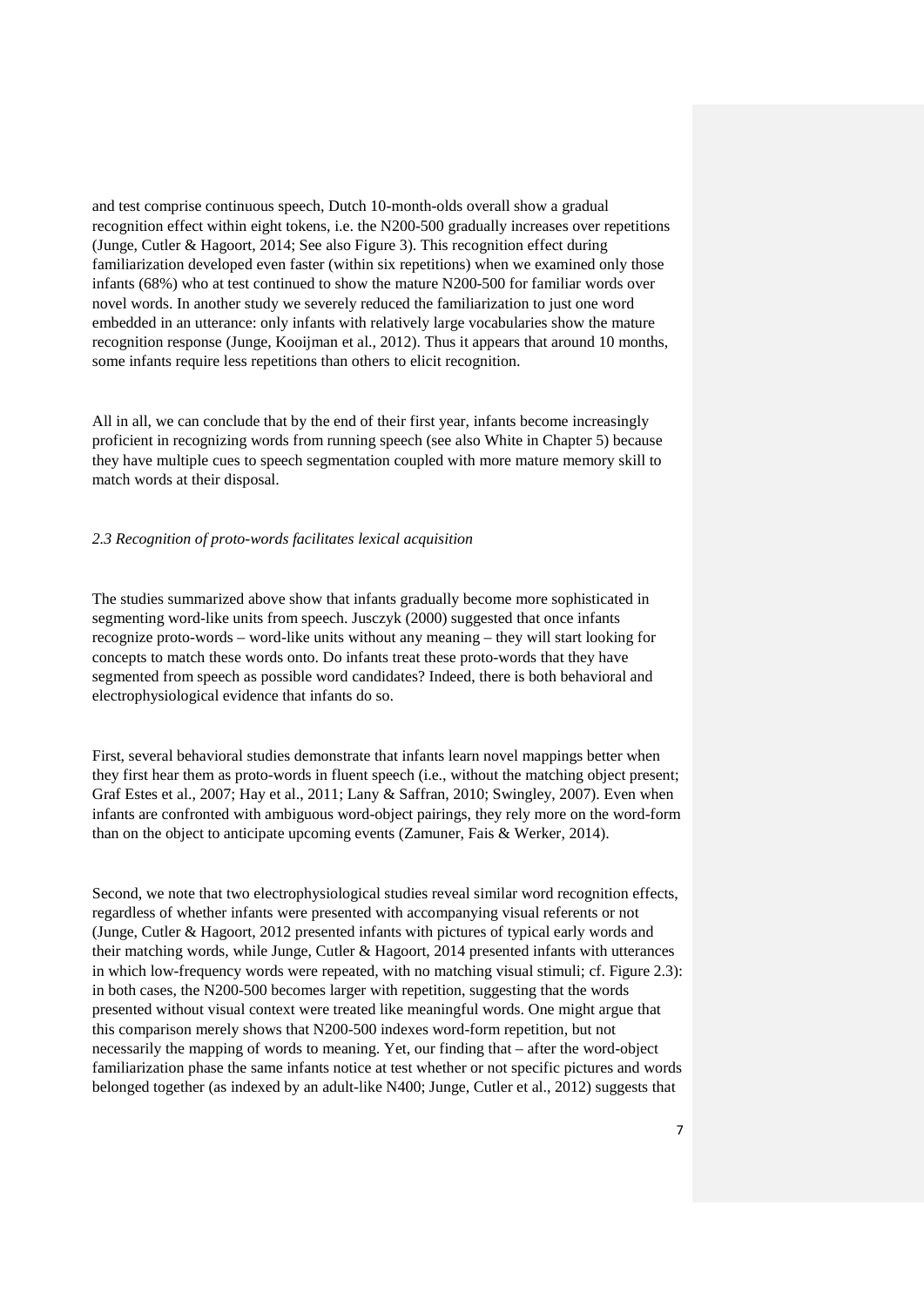infants treated the words as meaningful during the familiarization phase (See also Friedrich in Chapter 6). In short, both behavioral and electrophysiological studies highlight the likelihood that infants treat proto-words as possible words.

<FIGURE 2.3HERE>

Other studies underscore the importance of infants' ability to find words in continuous speech by linking infant performance in speech segmentation studies to their future vocabulary development. Although infant research generally focuses on group reports, there is sufficient individual variation that reflects the infant's skill in segmenting words from speech. Several longitudinal analyses report (either via correlations or subgroup comparisons) positive linear relationships between infants' ability to detect words from fluent speech, and the subsequent size of their lexicons (behavioral evidence: Newman et al., 2006, 2016; Singh et al., 2012; electrophysiological evidence: Junge, Kooijman et al., 2012; Kooijman et al., 2014; Junge & Cutler, 2014). A recent meta-analysis estimates this effect to be moderate  $(r = +0.33; 95\% \text{ CIs})$ [+0.17; +0.48]; Junge & Cutler, 2014). This further underscores how vital it is that infants can recognize word-forms from continuous speech: infants who show more advanced speech segmentation skill continue to develop larger vocabularies.

### *2.4 Future directions*

Infants predominantly hear multi-word utterances. By the end of their first year, infants show great mastery in pulling out word-like units from speech. Most studies cited tested American-English hearing infants; only a few other (European) languages have been considered. It is therefore difficult to ascertain whether the trajectory observed in American-English infants also holds for infants in general (Fernald, 2010). Although it is likely that this development broadly generalizes to all infants, languages might differ in what they consider word-like units (i.e., compare a language like Thai, which has mainly monosyllabic words: Johnson, 2012, to a morphologically complex language like Hungarian: Gervain & Mehler, 2010). One direction for future research would be to see what kind of word-forms infants from more linguistically diverse backgrounds extract from speech, and whether their development also reflects increased reliance on language-specific cues. Notice further that even in the well-studied case of English, computational models do not agree on the units extracted from natural IDS (e.g. trigram phones; syllable or stressed syllable; e.g., Aslin et al., 1996; Bergmann et al., 2013; Curtin et al., 2005; Lignos, 2011; Yang, 2004). Future research should therefore consider the possible units into which infants decompose running speech, and whether this remains the same across development. Indeed, it is even plausible that infants show a transition in the units they segment from speech (i.e., from any type of syllable to only stressed syllable as a possible marker or word-onset; Thiessen & Saffran 2003).

By being able to segment proto-words from speech, infants are well on their way to building a lexicon. Note that not only does a proto-lexicon enhance lexical acquisition, but it can, in turn, also affect phonological development (Martin, Peperkamp & Dupoux, 2013), which has also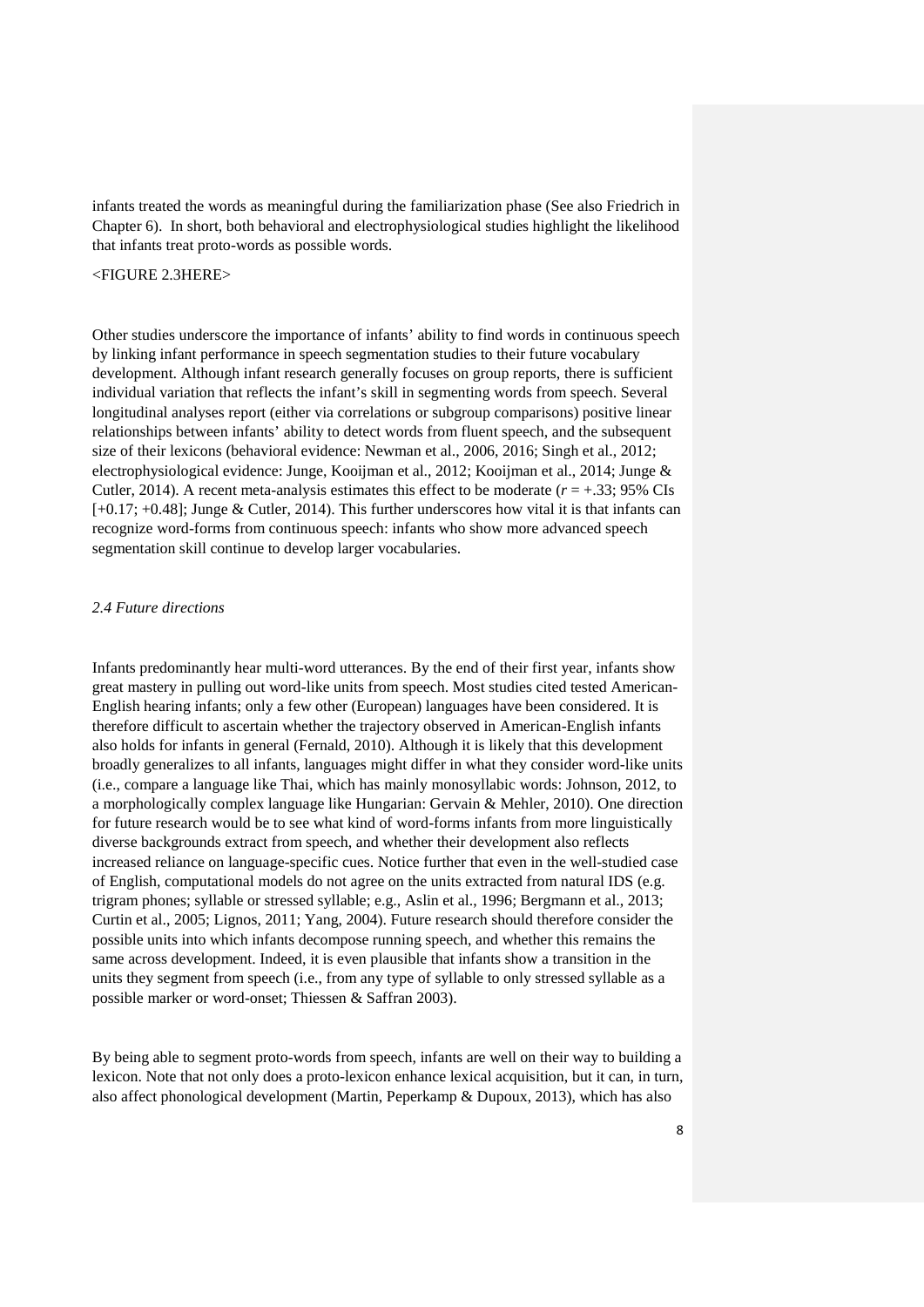been linked with later vocabulary development (see also Chapter 1). Hence, it appears that when infants are learning their first words, there are bi-directional links between different levels of spoken language acquisition (i.e., between phones, proto-words, words). This is in line with current popular models of language acquisition (e.g., PRIMIR, Werker & Curtin, 2005). Future research should examine the links between these levels more carefully to better understand differences across infants in early word learning. How do these levels of representation interact? How can we explain why some infants show more advanced speech segmentation skill than others? For instance, do infants with more advanced speech segmentation skill show earlier reliance on language-specific speech segmentation cues than others? If so, does this mirror their phonological development, or can we relate it to the number of words they already understand? The previous two decades has brought us crucial insights in how infants learn to break a speech stream into proto-words, but it remains yet unclear how this development relates to their concurrent phonological or lexical development.

To summarize, this chapter has highlighted the link between early word-form recognition (from fluent speech) and early word learning. Clearly, early word learning greatly progresses when infants are able to pull out possible words from the available input. Future research should aim to explain what drives individual differences in speech segmentation skill.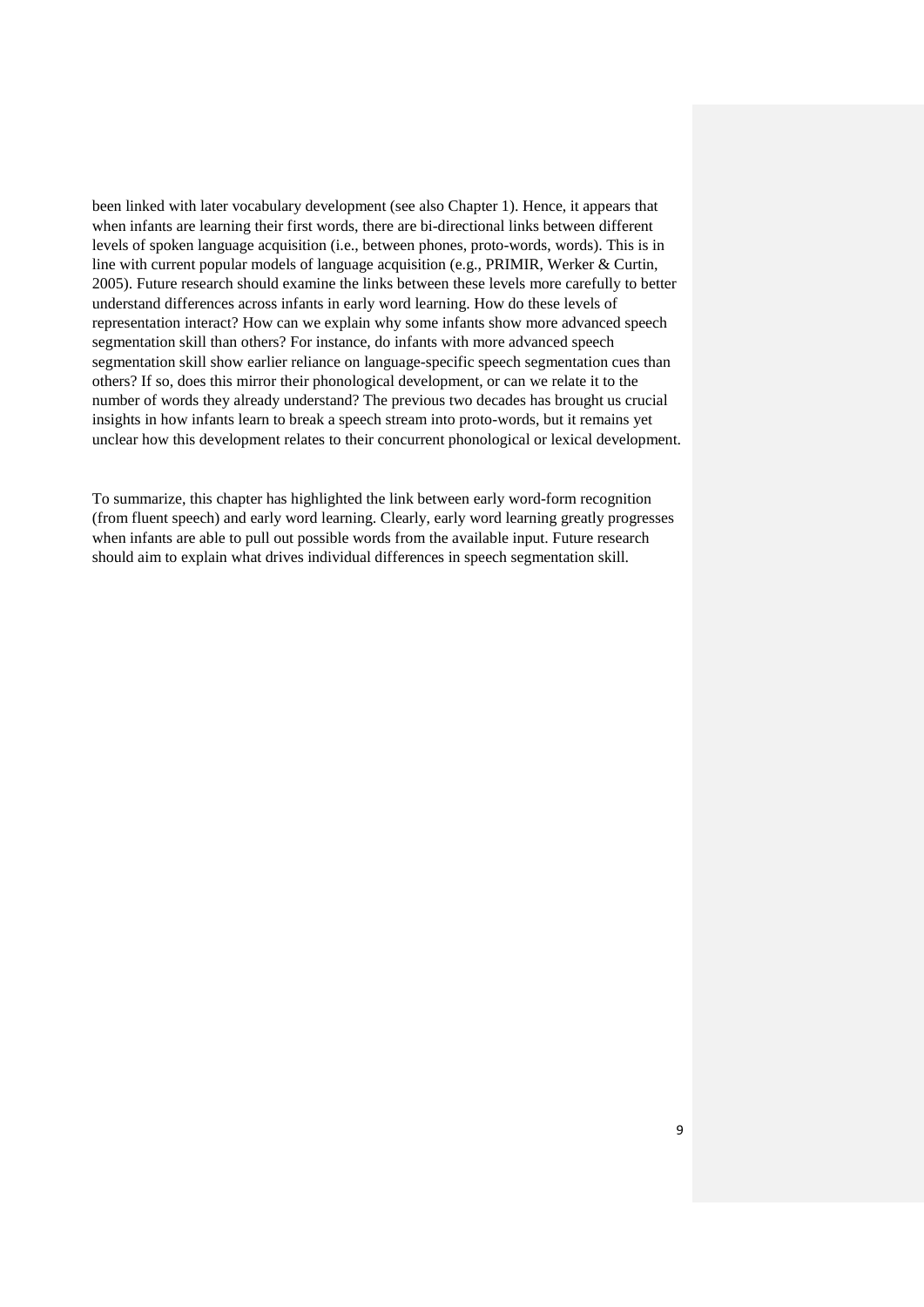#### *References*

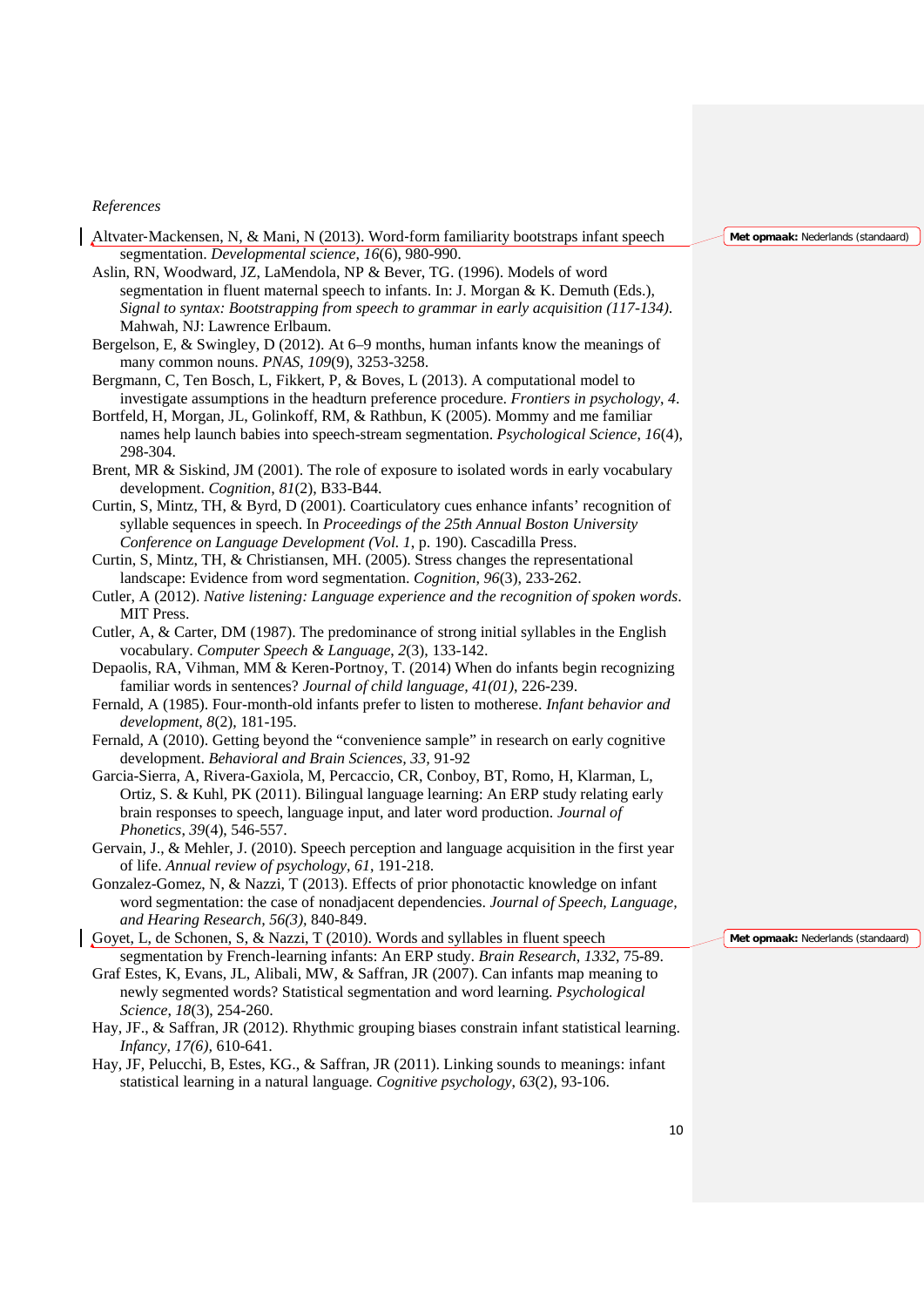- Houston, DM, Jusczyk, PW, Kuijpers, C, Coolen, R, & Cutler, A (2000). Cross-language word segmentation by 9-month-olds. *Psychonomic Bulletin & Review*, *7*(3), 504-509.
- Houston-Price, C, & Nakai, S (2004). Distinguishing novelty and familiarity effects in infant preference procedures. *Infant and Child Development*, *13*(4), 341-348.
- Johnson, EK (2012). Bootstrapping language: Are infant statisticians up to the job? In P. Rebuschat & J. Williams (Eds.). *Statistical learning and language acquisition* (pp.55-89). Mouton de Gruyter.
- Johnson, EK, & Jusczyk, PW (2001). Word segmentation by 8-month-olds: When speech cues count more than statistics. *Journal of memory and language*, *44*(4), 548-567.
- Johnson, EK, Jusczyk, PW, Cutler, A, & Norris, D (2003). Lexical viability constraints on speech segmentation by infants. *Cognitive Psychology, 46(1)*, 65-97.
- Johnson, EK, Lahey, M, Ernestus, M., & Cutler, A (2013). A multimodal corpus of speech to infant and adult listeners. *The Journal of the Acoustical Society of America*, *134*(6), EL534-EL540.
- Johnson, EK, & Tyler, MD (2010). Testing the limits of statistical learning for word segmentation. *Developmental Science, 13(2),* 339-345.
- Junge, C, & Cutler, A (2014). Early word recognition and later language skills. *Brain sciences*, *4*(4), 532-559.
- Junge, C, Cutler, A, & Hagoort, P (2012). Electrophysiological evidence of early word learning. *Neuropsychologia*, *50*(14), 3702-3712.
- Junge, C, Cutler, A, & Hagoort, P (2014). Successful Word Recognition by 10‐Month‐Olds Given Continuous Speech Both at Initial Exposure and Test. *Infancy*, *19*(2), 179-193.
- Junge, C, Kooijman, V, Hagoort, P, & Cutler, A (2012). Rapid recognition at 10 months as a predictor of language development. *Developmental science*, *15*(4), 463-473.
- Jusczyk, PW (2000). *The discovery of spoken language*. MIT press.
- Jusczyk, PW & Aslin, RN (1995). Infants′ detection of the sound patterns of words in fluent speech. *Cognitive psychology*, *29*(1), 1-23.
- Jusczyk, PW, Houston, DM, & Newsome, M (1999). The beginnings of word segmentation in English-learning infants. *Cognitive psychology*, *39*(3), 159-207.
- Kooijman, V, Hagoort, P, & Cutler, A (2005). Electrophysiological evidence for prelinguistic infants' word recognition in continuous speech. *Cognitive Brain Research*, *24*(1), 109- 116.
- Kooijman, V, Hagoort, P, & Cutler, A (2009). Prosodic structure in early word segmentation: ERP evidence from Dutch ten-month-olds. *Infancy, 14(6),* 591-612.
- Kooijman, V, Junge, C, Johnson, EK, Hagoort, P, & Cutler, A (2013). Predictive brain signals of linguistic development. *Frontiers in psychology*, *4*.
- Kudo, N., Nonaka, Y, Mizuno, N, Mizuno, K, Okanoya, K (2011). On-line statistical segmentation of a non-speech auditory stream in neonates as demonstrated by eventrelated brain potentials. *Developmental Science 14*, 1100–1106

Kuhl, PK (2004). Early language acquisition: cracking the speech code. *Nature reviews neuroscience, 5(11),* 831-843.

Lany, J, & Saffran, JR (2010). From statistics to meaning: infants' acquisition of lexical categories. *Psychological Science*, *21*(2), 284-291.

- Lew‐Williams, C, Pelucchi, B, & Saffran, JR (2011). Isolated words enhance statistical language learning in infancy. *Developmental Science, 14(6)*, 1323-1329.
- Lignos, C (2011). Modeling infant word segmentation. In *Proceedings of the fifteenth conference on computational natural language learning* (pp. 29-38). Association for Computational Linguistics.
- Männel, C, & Friederici, AD (2013). Accentuate or repeat? Brain signatures of developmental periods in infant word recognition. *Cortex*, *49*, 2788-2798.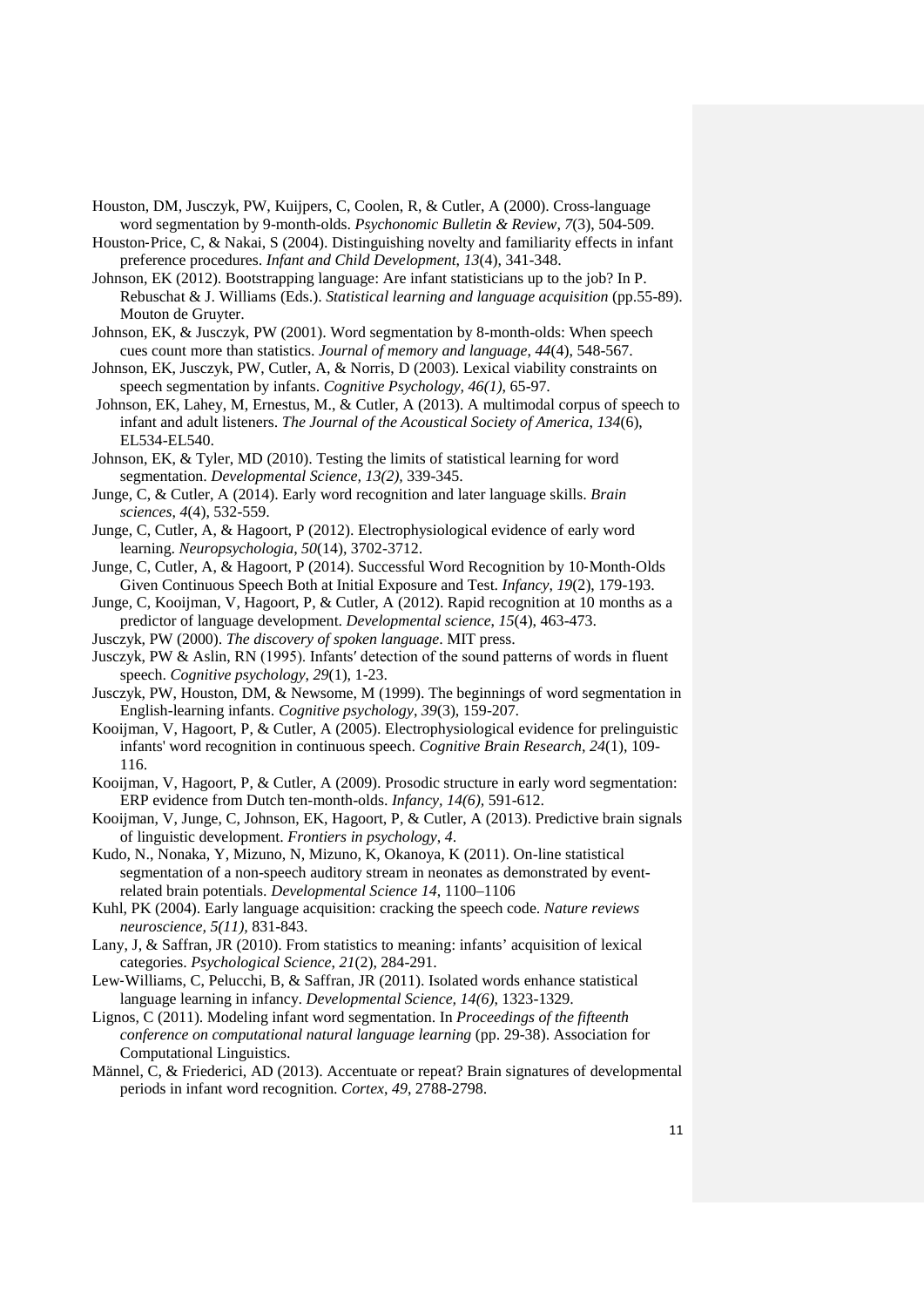- Martin, A, Peperkamp, S, & Dupoux, E (2013). Learning phonemes with a proto-lexicon. *Cognitive Science*, *37*(1), 103-124.
- Mattys, SL, & Jusczyk, PW (2001a). Phonotactic cues for segmentation of fluent speech by infants. *Cognition, 78(2),* 91-121.
- Mattys, SL & Jusczyk, PW (2001b). Do infants segment words or recurring contiguous patterns? *Journal of Experimental Psychology: Human Perception and Performance, 27(3)*, 644.
- Mattys, S L, White, L, & Melhorn, JF (2005). Integration of multiple speech segmentation cues: a hierarchical framework. *Journal of Experimental Psychology: General*, *134*(4), 477.
- Mersad, K, & Nazzi, T (2012). When Mommy comes to the rescue of statistics: Infants combine top-down and bottom-up cues to segment speech. *Language Learning and Development*, *8*(3), 303-315.
- Morgan, JL (1996). Prosody and the roots of parsing. *Language and cognitive processes*, *11*(1-2), 69-106.
- Nazzi, T, Iakimova, G, Bertoncini, J, Frédonie, S, & Alcantara, C (2006). Early segmentation of fluent speech by infants acquiring French: Emerging evidence for crosslinguistic differences. *Journal of Memory and Language*, *54*(3), 283-299.
- Nazzi, T, Mersad, K, Sundara, M, Iakimova, G, & Polka, L (2014). Early word segmentation in infants acquiring Parisian French: Task-dependent and dialect-specific aspects. *Journal of child language*, *41*(03), 600-633.
- Newman, RS, Ratner, NB, Jusczyk, AM, Jusczyk, PW, & Dow, KA (2006). Infants' early ability to segment the conversational speech signal predicts later language development: a retrospective analysis. *Developmental Psychology*, *42*(4), 643-655.
- Newman, RS, Rowe, ML & Ratner, NB (2016). Input and uptake at 7 months predicts toddler vocabulary: the role of child-directed speech and infant processing skills in language development. *Journal of child language*, *43*(05), 1158-1173.
- Ngon, C, Martin, A, Dupoux, E, Cabrol, D, Dutat, M, & Peperkamp, S (2013). (Non) words,(non) words,(non) words: evidence for a protolexicon during the first year of life. *Developmental Science, 16(1), 24-34.*
- Parise, E, & Csibra, G (2012). Electrophysiological evidence for the understanding of maternal speech by 9-month-old infants. *Psychological Science 23*, 728-733.
- Pelucchi, B, Hay, JF, & Saffran, JR (2009a). Statistical Learning in a Natural Language by 8‐ Month‐Old Infants. *Child Development*, *80*, 674-685
- Pelucchi, B, Hay, JF, & Saffran, JR (2009b). Learning in reverse: Eight-month-old infants track backward transitional probabilities. *Cognition*, *113*(2), 244-247.
- Polka, L, & Sundara, M (2012). Word segmentation in monolingual infants acquiring Canadian English and Canadian French: native language, cross-dialect, and crosslanguage comparisons. *Infancy, 17(2),* 198-232.
- Saffran, JR (2001). Words in a sea of sounds: The output of infant statistical learning. *Cognition, 81(2),* 149-169.
- Saffran, JR, Aslin, RN, & Newport, EL (1996). Statistical learning by 8-month-old infants. *Science*, *274*(5294), 1926-1928.
- Seidl, A, & Johnson, EK (2006). Infant word segmentation revisited: Edge alignment facilitates target extraction. *Developmental science, 9(6),* 565-573.
- Shi, R, & Lepage, M (2008). The effect of functional morphemes on word segmentation in preverbal infants. *Developmental Science, 11(3),* 407-413.
- Singh, L, Reznick, SJ, & Xuehua, L (2012). Infant word segmentation and childhood vocabulary development: a longitudinal analysis. *Developmental science, 15(4),* 482-495.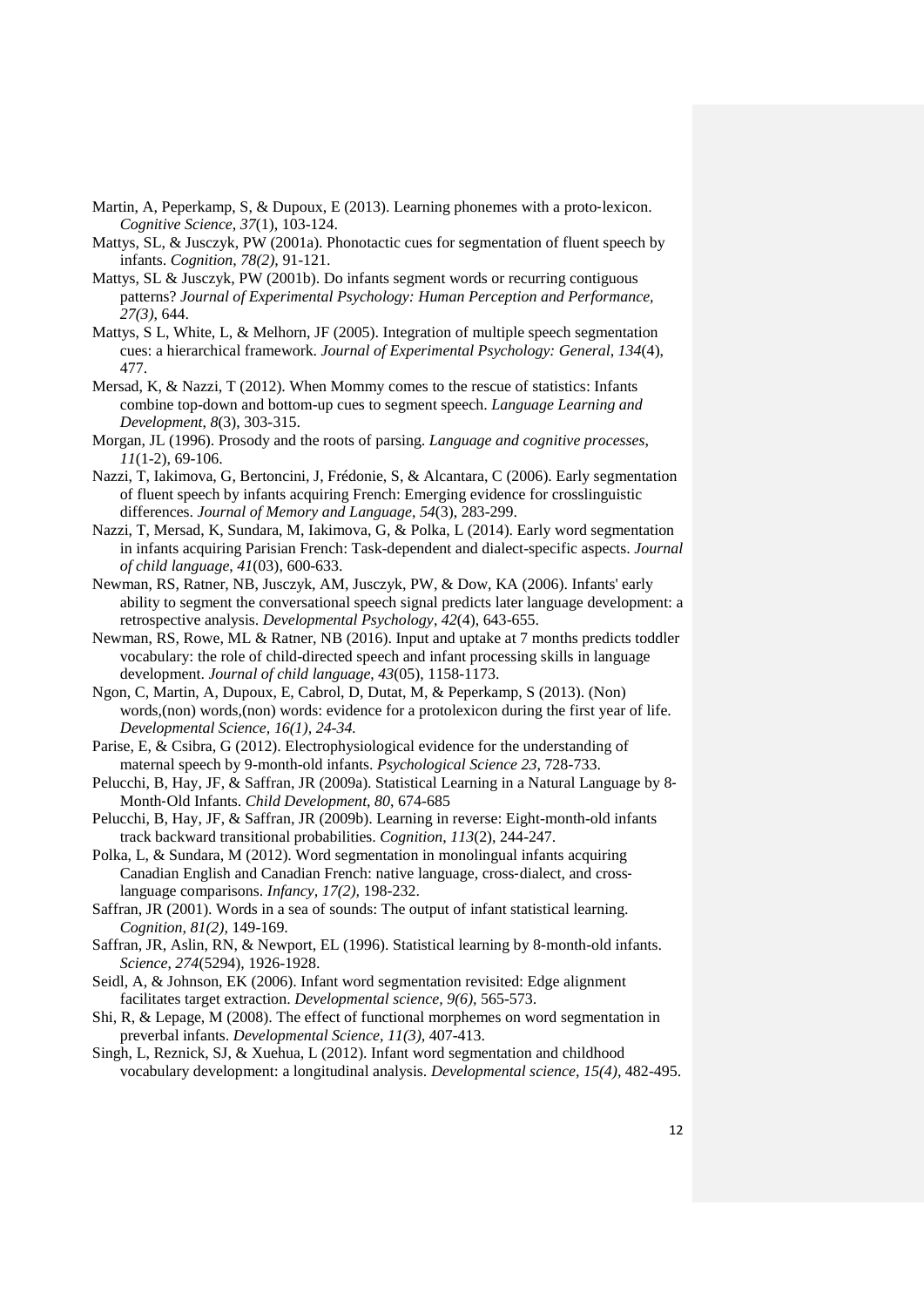Swingley, D (2007). Lexical exposure and word-form encoding in 1.5-year-olds. *Developmental psychology*, *43*(2), 454.

Thiessen, ED & Erickson, LC (2012). Discovering words in fluent speech: the contribution of two kinds of statistical information. *Frontiers in psychology*, *3*.

- Thiessen, ED, Hill, EA., & Saffran, JR (2005). Infant‐directed speech facilitates word segmentation. *Infancy*, 7(1), 53-71.
- Thiessen, ED, Kronstein, AT & Hufnagle, DG (2013). The extraction and integration framework: A two-process account of statistical learning. *Psychological bulletin, 139(4),* 792.

Thiessen, ED & Saffran, JR (2003). When cues collide: use of stress and statistical cues to word boundaries by 7-to 9-month-old infants. *Developmental psychology*, *39*(4), 706.

- Tincoff, R, & Jusczyk, PW (1999). Some beginnings of word comprehension in 6-montholds. *Psychological Science*, *10*(2), 172-175.
- Van Kampen, A, Parmaksiz, G, van de Vijver, R, & Höhle, B (2008). Metrical and Statistical Cues for Word Segmentation: The Use of Vowel Harmony and Word Stress as Cues to Word Boundaries by 6-and 9-Month-old Turkish Learners. In *Language Acquisition and Development: Proceedings of GALA (Vol. 2007*, pp. 313-324).

Werker, JF, & Curtin, S (2005). PRIMIR: A developmental framework of infant speech processing. *Language learning and development*, *1*(2), 197-234.

Yang, CD (2004). Universal Grammar, statistics or both? *Trends in cognitive sciences*, *8*(10), 451-456.

Zamuner, TS, Fais, L, & Werker, JF (2014). Infants track word-forms in early word–object associations. *Developmental science*, *17*(4), 481-491.

<span id="page-12-0"></span>i <sup>i</sup> This work was supported by a VENI grant (016.154.051) from the Dutch Organisation for Scientific Research (NWO), awarded to Caroline Junge.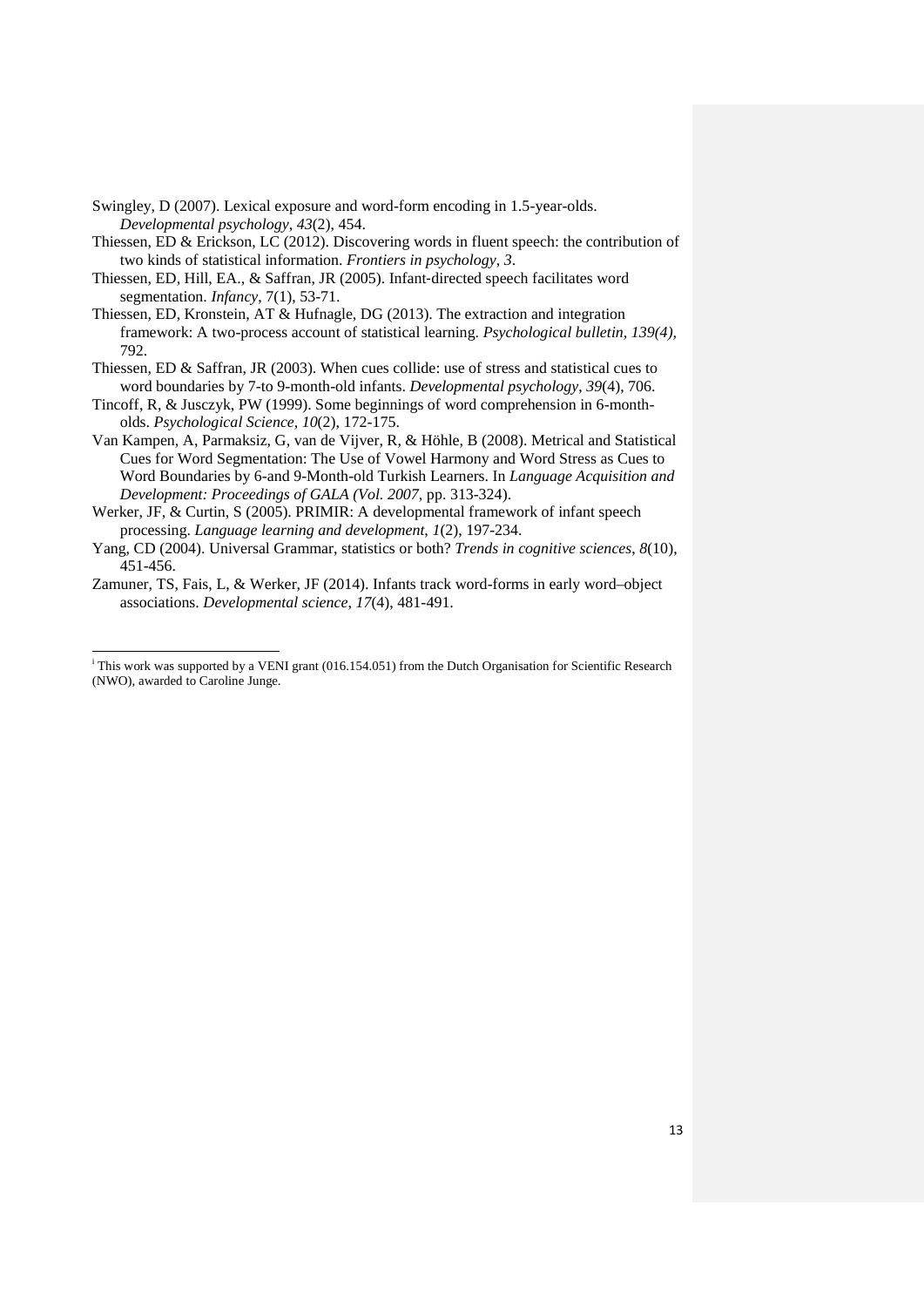Figure 1: A spectrogram of an utterance that Dutch infants will frequently hear *waar is je flesje nou?* 'where is your bottle then?'. This utterance contains no silences (otherwise there would have been moments where there was no signal): there is speech from beginning to end. The dotted lines correspond to word boundaries – demonstrating that words are not demarcated by silences.

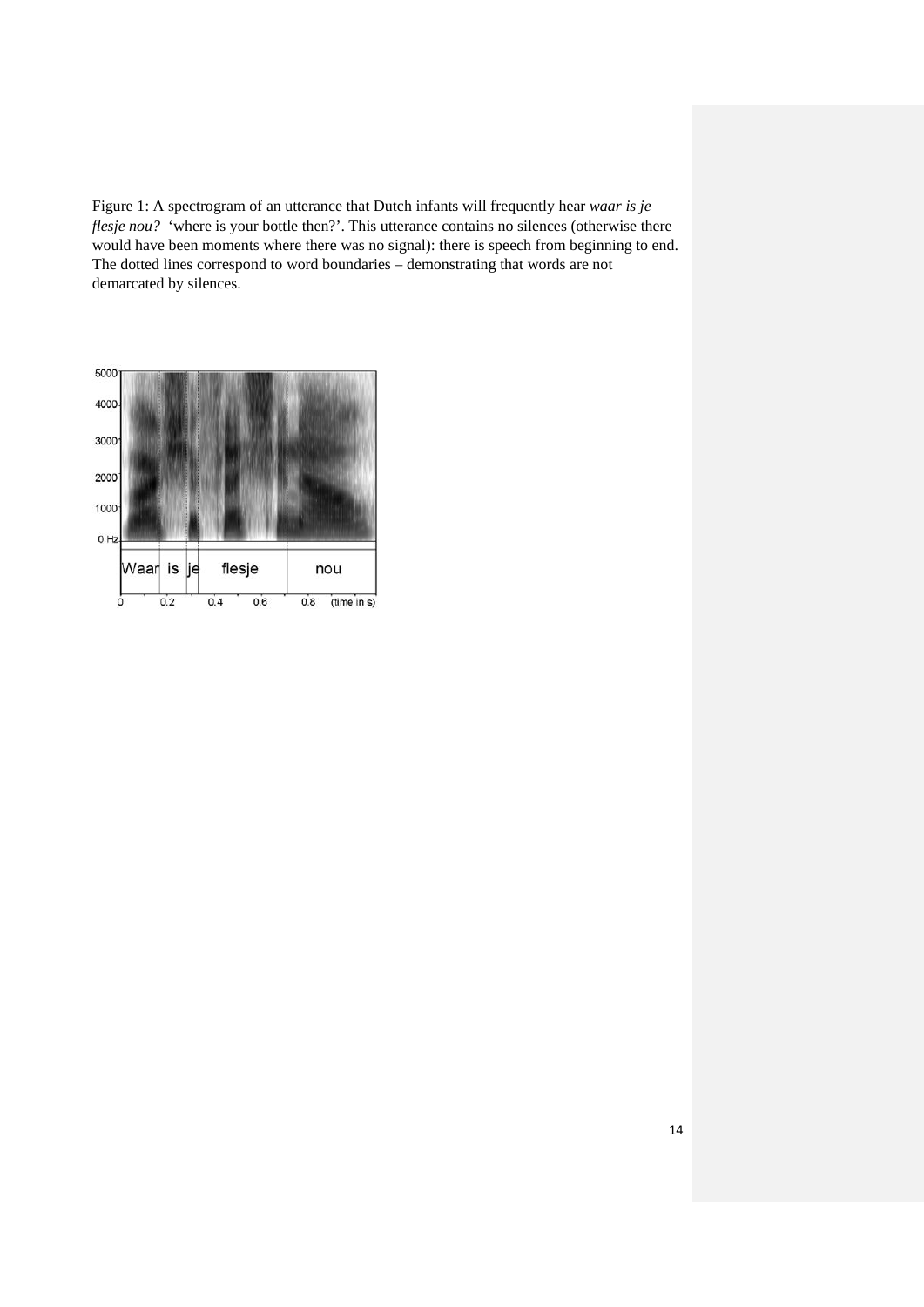Figure 2: The current set-ups and main findings of the two methods to test infant segmentation skill. I – the Headturn Preference procedure (HPP): *left,* a schematic representation of how testing in lab setting occurs (adapted from Bergmann et al., 2013); *right*, the two dominant infant responses at the test phase: mean listening times to familiar (black) vs. novel words (grey) are typically larger for studies with native language stimuli (here, Jusczyk & Aslin, 1995) but shorter for studies with artificial language stimuli (here, Saffran et al. 1996). II, the event-related potential (ERP) procedure: *left*, a typical set-up in which a 10-month-old is presented with auditory stimuli while she is watching a screensaver, *right*, the two dominant infant responses at the test phase: ERP results for familiar words (solid line) vs. novel words (dotted line) are more negative-going for 10-month-olds (Kooijman et al., 2005) whereas they are positive-going for 7-month-olds (Kooijman et al., 2013). Note that negativity is plotted upwards, and that time is 0 denotes critical word onset.